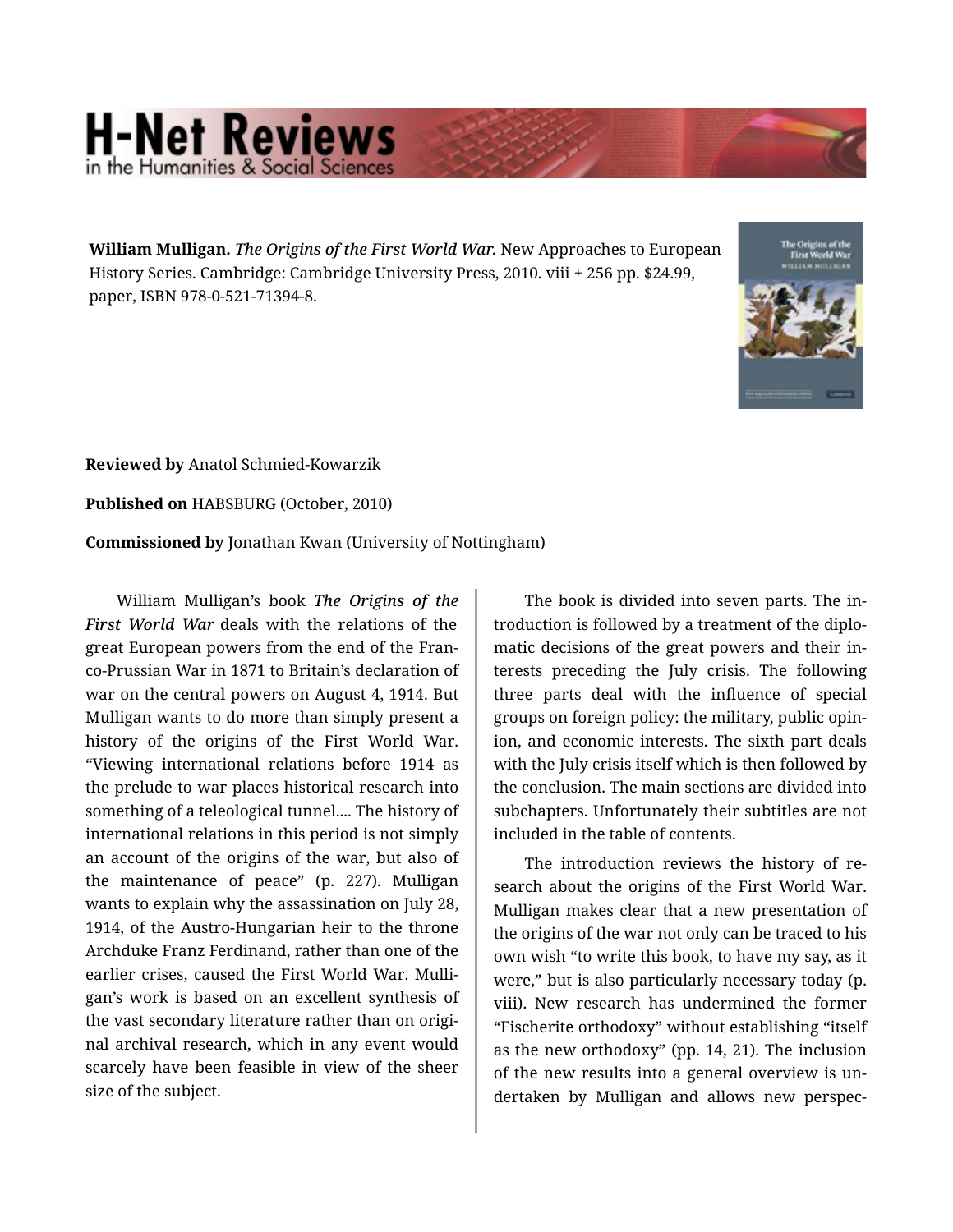tives on the relations of the great powers before the First World War.

In the second part--which covers diplomatic history up to the July crisis--Mulligan enters his true subject. He divides the run-up to the war into five periods. In each, the fluctuating motivations of each European great power are explained. At the end of each subchapter the individual results are brought together in a general survey. Thereby Mulligan manages to explain convincingly how many crises could be overcome without a Euro‐ pean war.

Beginning with the Second Moroccan crisis however, war became more and more accepted as a means of last resort to reach vital goals. Deci‐ sions made in Vienna, St. Petersburg, and Berlin after October 1913 made war inevitable. The chapters about the influence of military and pub‐ lic opinion are divided into thematic subsections. Mulligan again follows the practice of looking at country by country, adding the Balkan states (in‐ cluding the Ottoman Empire), and bringing to‐ gether the results at the end. He concludes that neither the military nor public opinion had an im‐ pact on the foreign policy of the great powers. This is also his conclusion for economic and finan‐ cial influence in the fifth part. Here Mulligan de‐ parts from his approach of presenting the developments of each great power first before coming to a general judgment. In this part, he analyzes the whole situation before dealing with some states as examples. He adopts a global point of view on the economy in showing the growth of in‐ ternational commercial and financial links. This pushes the individual state's policy into the back‐ ground. The section about the July crisis from the assassination of Ferdinand on June 28 to the British declaration of war on the central powers on August 4, 1914, concludes that no European great power wanted a general European war, but all accepted it if vital interests were at stake. Due to the fact that Austria-Hungary and Russia direct‐ ly and Germany and France indirectly through

their alliance partners saw interests as vital and mutually exclusive, a general continental Euro‐ pean war had to break out. Given these circum‐ stances, Britain could not stand aside and had to join the Franco-Russian Entente, thus converting Europe into a world war. The German occupation of Belgium was not the reason for entering the war; it was only the argument "to hold the radi‐ cals together within the [Liberal] party" (p. 225). Mulligan's conclusion is that Europe maneuvered itself involuntarily into the First World War. In his own words, "the history of international relations in this period ... is a history of achievements, as well as of ultimate failure" (pp. 227-228).

Following are some critical remarks about the fifth part entitled "The World Economy and Inter‐ national Politics before 1914," especially the sub‐ chapters "Free Trade, Protectionism, and Interna‐ tional Politics" and "Capital, Financiers, and Inter‐ national Relations." As noted, Mulligan alters his order of argument in this section from analyzing the results of each power's policy and then giving a general overview to laying out the general result and then explaining the policy of selected great powers. This change is explained by Mulligan's take on the economy at this time as "globaliza‐ tion," particularly of international commercial links. The single state as the main stage for busi‐ nessmen and bankers receded more and more into the background and was replaced by a holis‐ tic view of the European and world economy, ac‐ cording to Mulligan. Therefore, not war but peace became the overriding interest of businessmen and bankers. "Indeed, commercial rivalry had re‐ placed war," Mulligan writes (p. 193). In both sub‐ sections, he supports his analysis with statements of businessmen, bankers, and politicians. But only in the very last pages of the conclusion does his main argument become clear: "While great power wars occurred frequently after the Peace of West‐ phalia, the eighteenth century was characterised by increasingly lengthy periods of great power peace. Of course, this was an uneven process, but the trend towards the maintenance of peace and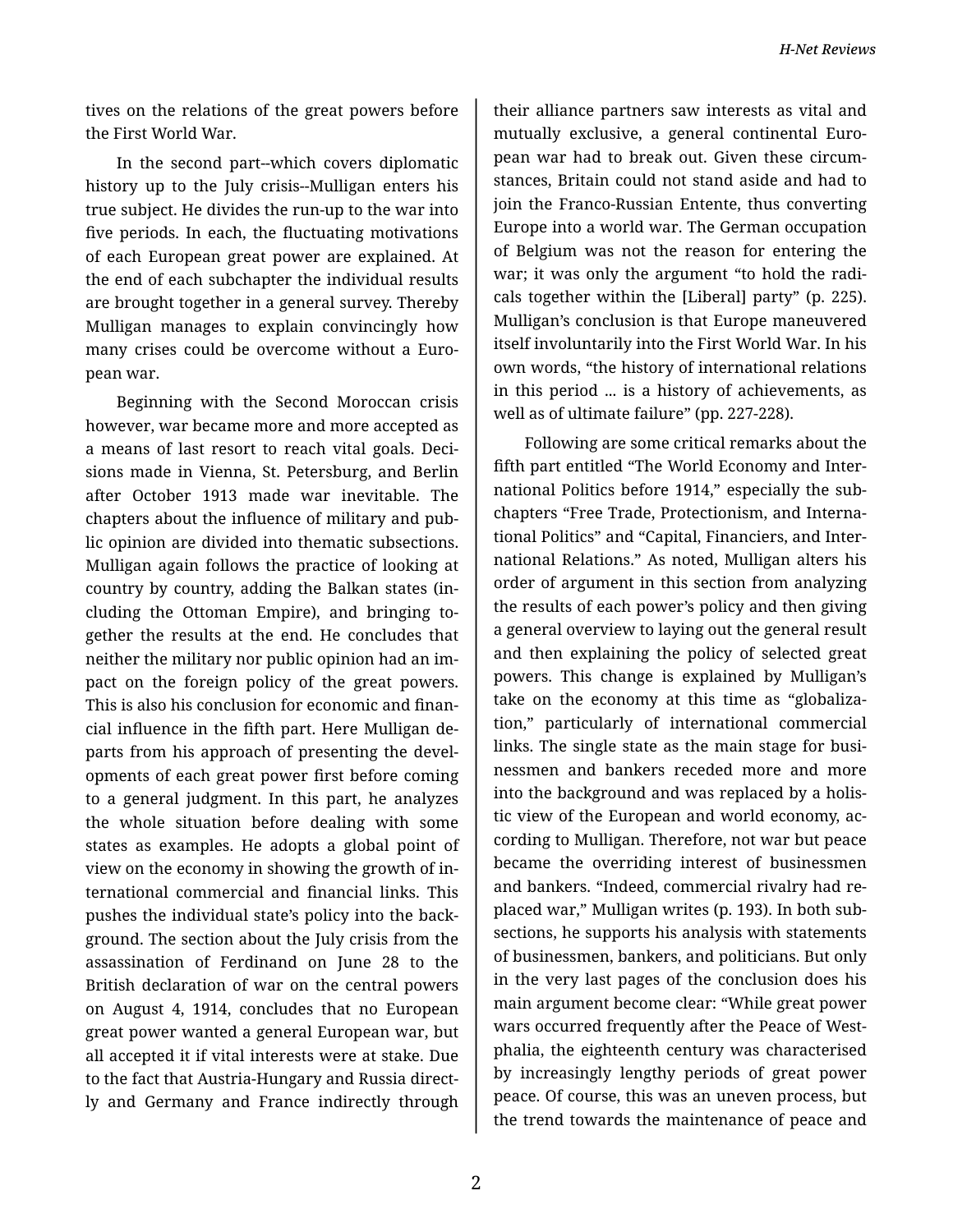the absence of great power wars has been one of the most significant developments in modern Eu‐ ropean history" (p. 234). However, the thesis that the strength of commercial links influences the frequency of wars has still not been conclusively answered by the academic community nor is it proved in this book. Indeed, it is beyond the book's scope. The length of peace could, for exam‐ ple, also be influenced by the costs of war; the more expensive armed conflict became, the hard‐ er the decision for war. Mulligan's conclusion is: "Economic issues hardly contributed to great power tensions in the years before the war" (p. 234). Looking at this result, his argument appears weak as it excludes many of the common roots of both economic and financial interests on the one hand, and the growing tension among great pow‐ ers generated by arms races, for example, on the other hand. Even if these interests called for peace in general, special interests--such as making money--could support a violent policy. In German there is the proverb: "If one says A one also has to say B." If one profits by the great powers' arms race, one has to accept the possibility of a more aggressive policy risking war, even if one wants peace. The one cannot be separated from the oth‐ er. In addition there were in fact wars including the European great powers and there were seri‐ ous crises among them. Even if commercial and fi‐ nancial links grew stronger, most of them (if not all) were based on economic interests too. If we divide the time from 1878 to 1914 into two peri‐ ods of fifteen to twenty years in which one is dominated by a foreign trade policy of protection‐ ism (1878-1900) and the other by a policy of free trade (1900-14), we will see that the time of free trade was much more violent than that of protec‐ tionism. This is not to say that free trade made conflicts and war more likely in view of inter-Eu‐ ropean great power politics. But it poses the fol‐ lowing question: if growing international economic inter-linkages are said to make war less likely, why would a time in which foreign policy hindered these links be more peaceful than a time

in which this was not the case? This question is neither asked nor answered by Mulligan. In fact, Mulligan's only conclusion--that "economic issues hardly contributed to great power tensions"--is difficult to follow (p. 234).

With respect to the Habsburg Monarchy, there are a few errors. Some examples: The name of the village is Mürzsteg not Mürzteg, Franz Joseph is written with "ph" not "f" (pp. 44, 64, 123). He also is not included in the index. Mulli‐ gan states that there were two ministers of war, one Austrian and one Hungarian (p. 123). This is not true. There was only one (common) minister of war, but there were also an Austrian and a Hungarian minister of home defense (Lan‐ desverteidigung). Partly these mistakes are rooted in the extremely complex dual organization of Austria-Hungary and are of no particular impor‐ tance for this book. More relevant is the fact that when it is not the explicit focus of interest, the Dual Monarchy receives little attention, some‐ times even less than Italy. This is a real handicap for the time between the Bosnian crisis and the Austro-Hungarian decision of October 3, 1913, to leave the Concert of Europe by threatening Bel‐ grade unilaterally and to see war with Serbia as inevitable. This decision, Mulligan clearly shows, was one of the main reasons why in July 1914--in contrast to earlier crises--the path to war was cho‐ sen. Due to the short exposition of Austro-Hungarian interests in the prewar years, the reasons for this fundamental decision are not made clear nor its consequences within the European context. But this missing link is not the author's failure: it points to a gap in the research of the relevant pol‐ itics for Austro-Hungarian foreign affairs in the years 1908-13, one that historians have started to close only quite recently.

Unfortunately, a few criticisms often distort positive reviews. On 235 pages of text, Mulligan explains convincingly and readably the foreign political development of all European great pow‐ ers across forty-four years in all the complexity of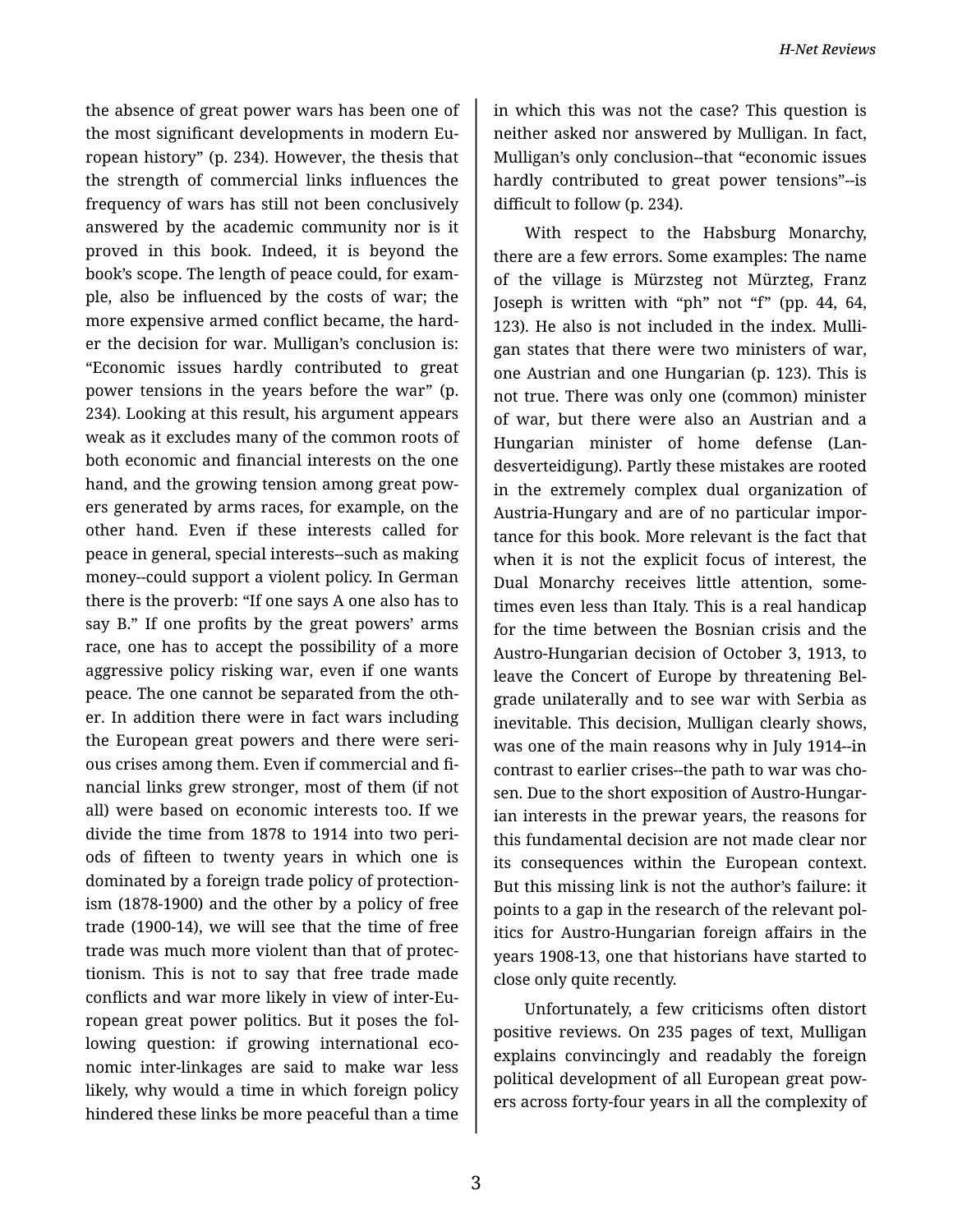international and social relations. This has to be stressed especially given his argument that, at least until the end of the Second Balkan War, the development was by no means a "teleological tunnel" leading unavoidably and inevitably to the First World War. One must congratulate the author for this excellent work.

| w              |  |
|----------------|--|
| 4              |  |
| ing            |  |
| []             |  |
| 28             |  |
| $\ddot{\cdot}$ |  |
| $1)$ t         |  |
| ,              |  |
| 2)             |  |
| 3)             |  |
| 4)             |  |
| 5)             |  |
| 6)             |  |
| 7)             |  |
| (viii),        |  |
| $(14)$         |  |
| e              |  |
| five           |  |
| S              |  |
| Franz          |  |
| 28             |  |
| 4              |  |
| the            |  |
| an             |  |
|                |  |
| $\overline{0}$ |  |
| $[]$           |  |
| $\mathbf{w}$   |  |
|                |  |

| e              |
|----------------|
| i              |
| p              |
| ,              |
| t              |
| $\mathbf{p}$   |
| $\mathbf{i}$   |
| p              |
| f              |
| i              |
| r              |
| $\ddot{\cdot}$ |
| S              |
| S              |
| ,              |
| S              |
| (193),         |
|                |
|                |
| G              |
| $\overline{P}$ |
| 19             |
| (44, 64),      |
| (252)          |
| C              |
| S              |
| 3              |
|                |
| up             |
| 19             |
| which          |
|                |
|                |
|                |